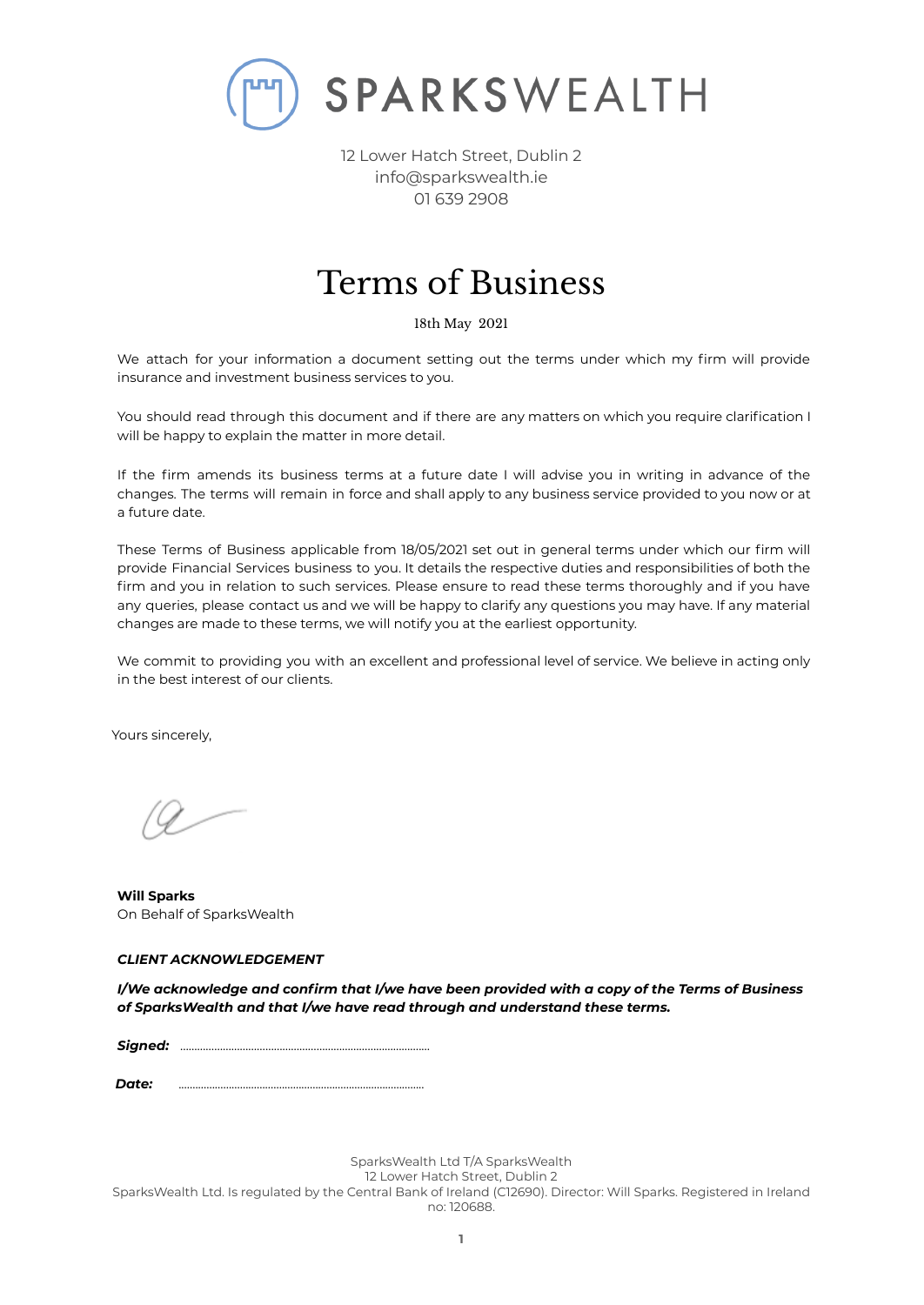

# **DIRECT MARKETING**

We take your privacy seriously and will only use your personal information to provide the products and services you have requested from us.

However, from time to time we would like to contact you with details of other products; Financial Planning Services & Competitions we provide. If you consent to us contacting you for this purpose please tick to say how you would like us to contact you:

Post □ Email □ Telephone □ Text message □ Automated call □

I agree ☐

*Customer 1 Signature* ……………………………………………...

*Customer 2 Signature* ……………………………………………….

*Date* ………………………………...

You may opt out of this service at any time by writing to SparksWealth or by selecting the unsubscribe option on any email sent.

SparksWealth Ltd T/A SparksWealth 12 Lower Hatch Street, Dublin 2 SparksWealth Ltd. Is regulated by the Central Bank of Ireland (C12690). Director: Will Sparks. Registered in Ireland no: 120688.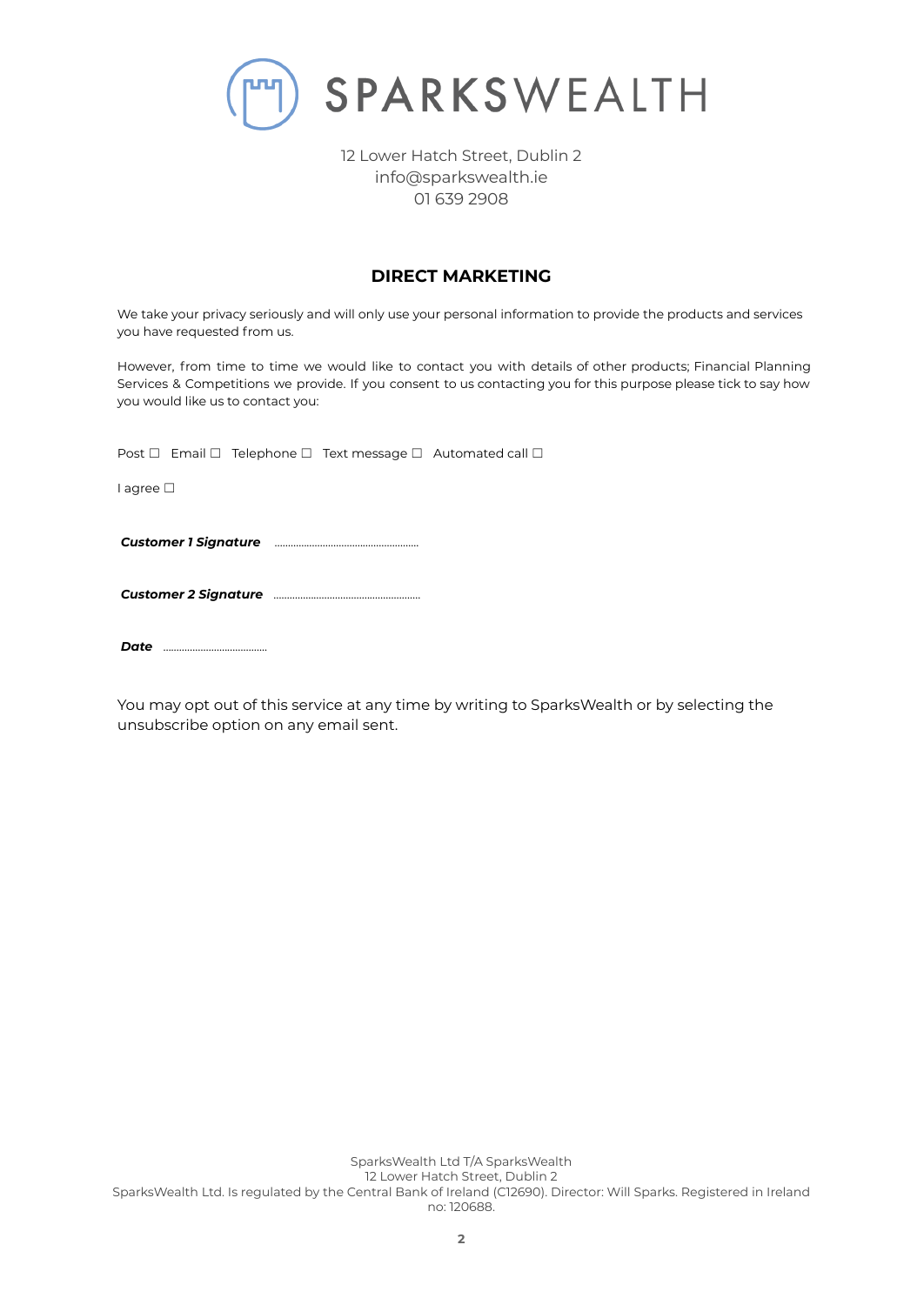

These Terms of Business are applicable from 18/5/2021 and set out the general terms under which we will provide business services to you and the respective duties and responsibilities of both ourselves and you in relation to such services. Please ensure you read these terms thoroughly and if you have any queries, we will be happy to clarify them. If any material changes are made to these terms, we will notify you.

# **Authorisation and Codes of Conduct**

SparksWealth Ltd t/a SparksWealth is regulated by the Central Bank of Ireland. Our authorisation can be checked on the Central Bank of Ireland registers website at www.centralbank.ie or by calling them on 1890 777 777 to verify our credentials. Our reference code is C12690. We are also subject to the Consumer Protection Code, Minimum Competency Code and Fitness & Probity Standards which offer protection to consumers. These Codes can also be found on the Central Bank's website.

#### **Our Services**

We are an Insurance and Investment Intermediary. Our principal business is to provide advice and arrange transactions on behalf of our clients in relation to Life and Pensions Broking, Protection advice and Investment Consultancy. We are not under a contractual obligation to conduct Insurance distribution business exclusively with one or more Insurance Undertakings and do not give advice on the basis of a fair and personal analysis, we do however provide advice from the selection of products provided by the companies we have agencies with. We recommend the product which in our professional opinion, is best suited to your needs and objectives from this selection of products.

As part of the process when giving our clients advice on Investments we will need to gather information with regards to your investment knowledge and experience. If this information is not provided, we will not be in a position to determine whether the product is appropriate for you.

| We have agencies with the Companies below: |                            |
|--------------------------------------------|----------------------------|
| Aviva Life & Pensions Ireland Dac          | Standard Life              |
| Cantor Fitzgerald Ireland Limited          | Quilter Cheviot Europe Ltd |
| Irish Life Assurance Plc                   | Royal London               |
| New Ireland Assurance Co plc               | Standard Life              |
| Zurich Life Assurance plc                  |                            |

We do not guarantee nor make representations in regard to and expressly disclaim responsibility for the financial security of insurance companies and product producers with which we place business.

## **Defaults**

Insurers may withdraw benefits or cover on default of any payment due under any product(s) arranged by us. Central Bank of Ireland rules prohibit us from paying premiums to insurers which have not been paid to us. In the event of a default of full premium payment, we will issue cancellation instructions to the insurer.

# **Cancellation**

SparksWealth Ltd T/A SparksWealth

12 Lower Hatch Street, Dublin 2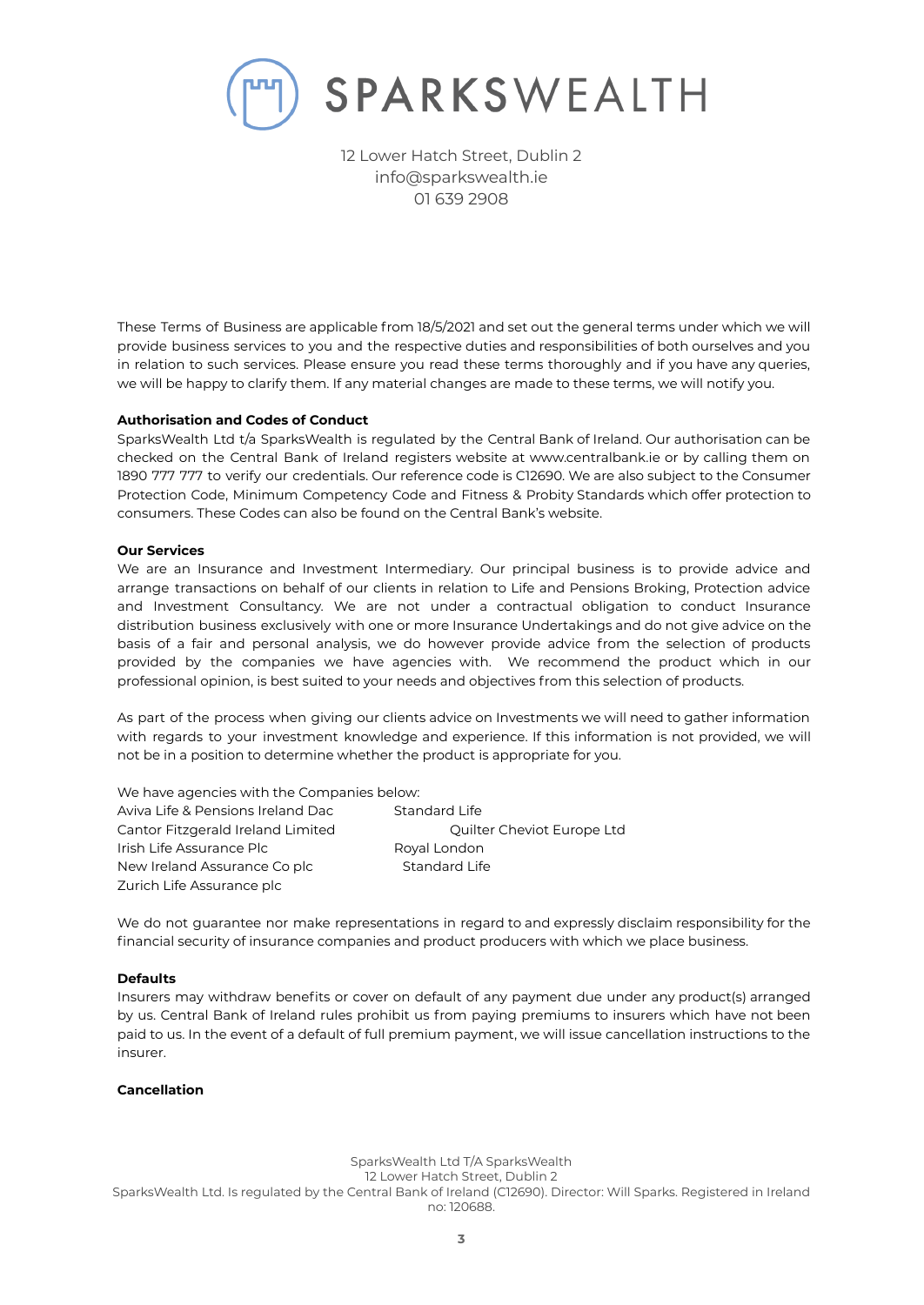

You, the customer can cancel your policy by notice in writing at any time. This is provided that all reasonable charges pertaining to costs incurred by SparksWealth have been paid and provided that no incident giving rise to a claim has occurred in the current period of insurance.

# **Disclosure of information**

We act as your representative to the companies we have agencies with, and we will provide assistance to you for any queries you may have in relation to the policies or in the event of a claim during the life of the policies and we will explain to you the various restrictions, conditions and exclusions attached to your policy. However, it is your responsibility to read the policy documents, literature and brochures to ensure you understand the nature of the policy cover. Material information about medical history, non-smoker status, occupation category and any hazardous pursuits are central to underwriting decisions and it is imperative all information you provide to the insurer is accurate and complete.

You are under a duty to answer all questions posed by the insurer or ourselves on your behalf, honestly and with reasonable care. It is presumed, unless the contrary is shown, that you would know all questions in an application or at renewal are material to the risk undertaken by the insurer or the calculation of the premium by that insurer, or both. Any failure to disclose material information may invalidate a claim and render your policy void.

You must inform and disclose any material information including any material changes that might take place between the time you complete an application form and the time you pay the first premium. To assist us in providing you with a comprehensive service and to keep our records as up to date as soon as possible, please notify us of any changes to your personal circumstances, e.g., name change, change of address, etc.

Although we will not be considering adverse impacts of investment decisions on sustainability factors in our investment and insurance-based Investment advice, we will keep an eye on the changes the Product Providers put in place and note any adverse effect on the cost to you if any.

## **Adverse Sustainability Impacts Statement**

After due consideration with regards to the legislation on Sustainable Finance Disclosure Regulation, due to our size and the type of business we transact with our clients, we have decided not to consider adverse impacts of investment decisions on sustainability factors in our investment and insurance-based Investment advice. The reason we have decided this course of action is because we do not produce these investments. It is the Product Producers we have agencies with who build the Investment Products we advise on. Within the next year we will consider whether we will continue with this view, to ensure we stay within the guidelines of the legislation. All information re Sustainable Finance Disclosures will be adhered to by the Product Producers and their brochures and documents will outline their disclosures.

If any of the investments we provide advice on have a Sustainability Finance Disclosure, these investments will be produced by the product providers we have agencies with, and their brochures and documents will have full details of the areas which are considered.

## **Conflicts of interest**

It is our policy to avoid conflicts of interest in providing services to you. However, where an unavoidable conflict of interest arises, we will advise you of this in writing before providing you with any service. As per

SparksWealth Ltd T/A SparksWealth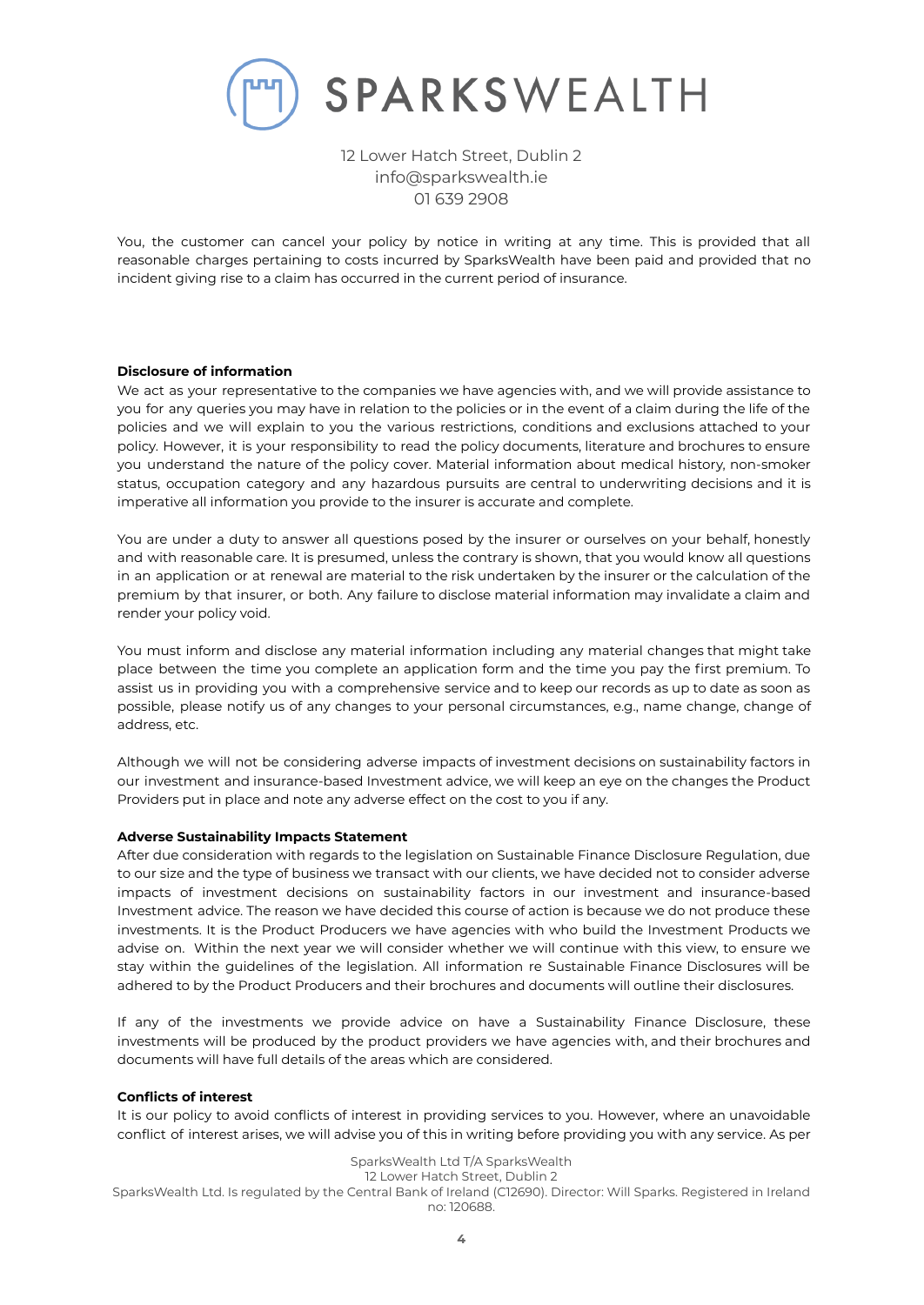

above we receive commission from the lenders and companies we have agencies with for the business you transact.

## **Instructions for policy amendments**

It is important to note that where an instruction is transmitted to amend your policy via phone message, text, email or fax, changes are only operable provided that they have been confirmed by SparksWealth.

## **Complaints**

We have a complaints procedure in place which is available on request. Your complaint can be in writing, email, telephone or face to face. If your complaint is face to face or by phone, we will write to you to confirm our understanding of your complaint. We will acknowledge your complaint within 5 business days, advising you of the name of the person dealing with your complaint on behalf of the company. Please address any complaint to SparksWealth, 12 Lower Hatch Street Dublin. If in the event, a complainant is dissatisfied with the outcome of our investigation, you are entitled to refer the matter to the Financial Services & Pensions Ombudsman, Lincoln House, Lincoln Place, Dublin 2, Lo call 01 5677000 email info@fspo.ie.

## **Remuneration and Charges**

SparksWealth is remunerated by commission and other payments from product producers on the completion of your business. You may choose to pay in full for our services by means of a fee. Where we receive recurring commission, this forms part of the remuneration for ongoing advice with regards to the business we advise you on and we will provide you with an annual update on your Investment business. We reserve the right to charge additional fees if the number of hours relating to on-going advice /assistance exceeds 3 hrs.

If we receive commission from a product provider, this will be offset against the fee which we will charge you. Where the commission is greater than the fee due, the commission will become the amount payable to us unless an arrangement to the contrary is made.

Additional fees may be payable for complex cases or to reflect value, specialist skills or urgency. We will give an estimate of this rate in advance of providing you with services.

A summary of the details of all arrangements for any fee, commission, other reward or remuneration paid or provided to us by the product producers is available on our website or in our offices. If you need further explanation on this information, please do not hesitate to call us.

## **Client Monies & Receipts**

We request all cheques or negotiable instruments are made payable to the appropriate Product Provider for Life, Pensions, Investment business. We shall issue a receipt for each payment received. These receipts are issued with your protection in mind and should be stored safely. Every effort is made to ensure clients' money is transmitted to the appropriate Product Provider without delay. We are not authorised to accept cash.

The acceptance by SparksWealth of a completed proposal DOES NOT in itself constitute the effecting of a policy. It is only when the Provider confirms the policy is in place and your policy is live.

## **Default on Payments by Clients**

SparksWealth Ltd T/A SparksWealth 12 Lower Hatch Street, Dublin 2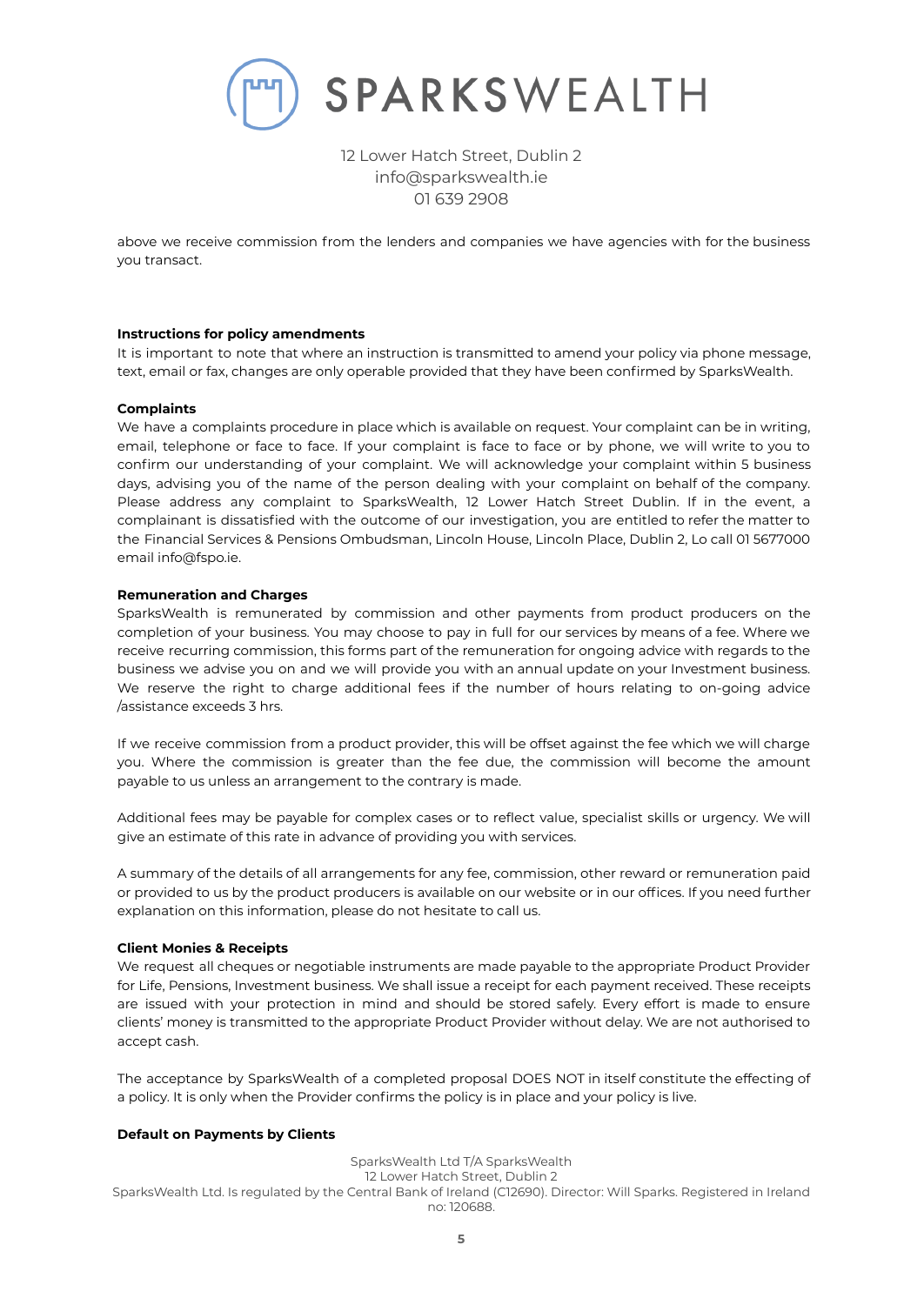

We will exercise our legal right to receive payments due to us from clients (fees) for services provided. Product producers may withdraw benefits or cover in the event of default on payments due under policies or other products arranged for you. We would refer you to policy documents or product terms for the details of such provisions.

## **Regular reviews**

It is in your best interests that you review, on a regular basis, the products which we have arranged for you. As your circumstances change, your needs will change. Please advise us of those changes and request a review of the relevant policy so we can ensure you are provided with up-to-date advice and products best suited to your needs.

#### **Data Protection**

SparksWealth complies with the requirements of the Data Protection Acts 1988 - 2018. The data will be processed only in ways compatible with the purposes for which it was given. We will provide you with a separate Data Privacy Notice which will outline exactly how, what and where we use your data. We may receive referrals from partner firms and may advise them of any transactions arranged for you.

#### **Compensation Schemes**

We are members of the Investor Compensation Scheme which provides for the establishment of a compensation scheme and the payment, in certain circumstances, of compensation to certain clients (known as eligible investors) of authorised investment firms, as defined in that Act. Compensation may be payable where money or investment instruments owned or belonging to clients and held, administered or managed by the firm cannot be returned to those clients for the time being and where there is no reasonably foreseeable opportunity of the firm being able to do so. A right to compensation will arise only: If the client is an eligible investor as defined in the Act; and if it transpires that the firm is not in a position to return client money or investment instruments owned or belonging to the clients of the firm; and to the extent that the client's loss is recognized for the purposes of the Act.

We are also members of the Brokers Ireland Compensation Fund. Subject to the rules of the scheme the liability of its members firms up to a maximum of €100,000 per client (or €250,000 in the aggregate) may be discharged by the fund on its behalf if the member firm is unable to do so, where the above detailed Investor Compensation Scheme has failed to adequately compensate any client of the member. Further details are available on request.

#### **Governing Law and Business Succession**

These Terms of Business shall be governed by and construed in all respects according to the laws of the Republic of Ireland and will be deemed to cover any successors in business to SparksWealth.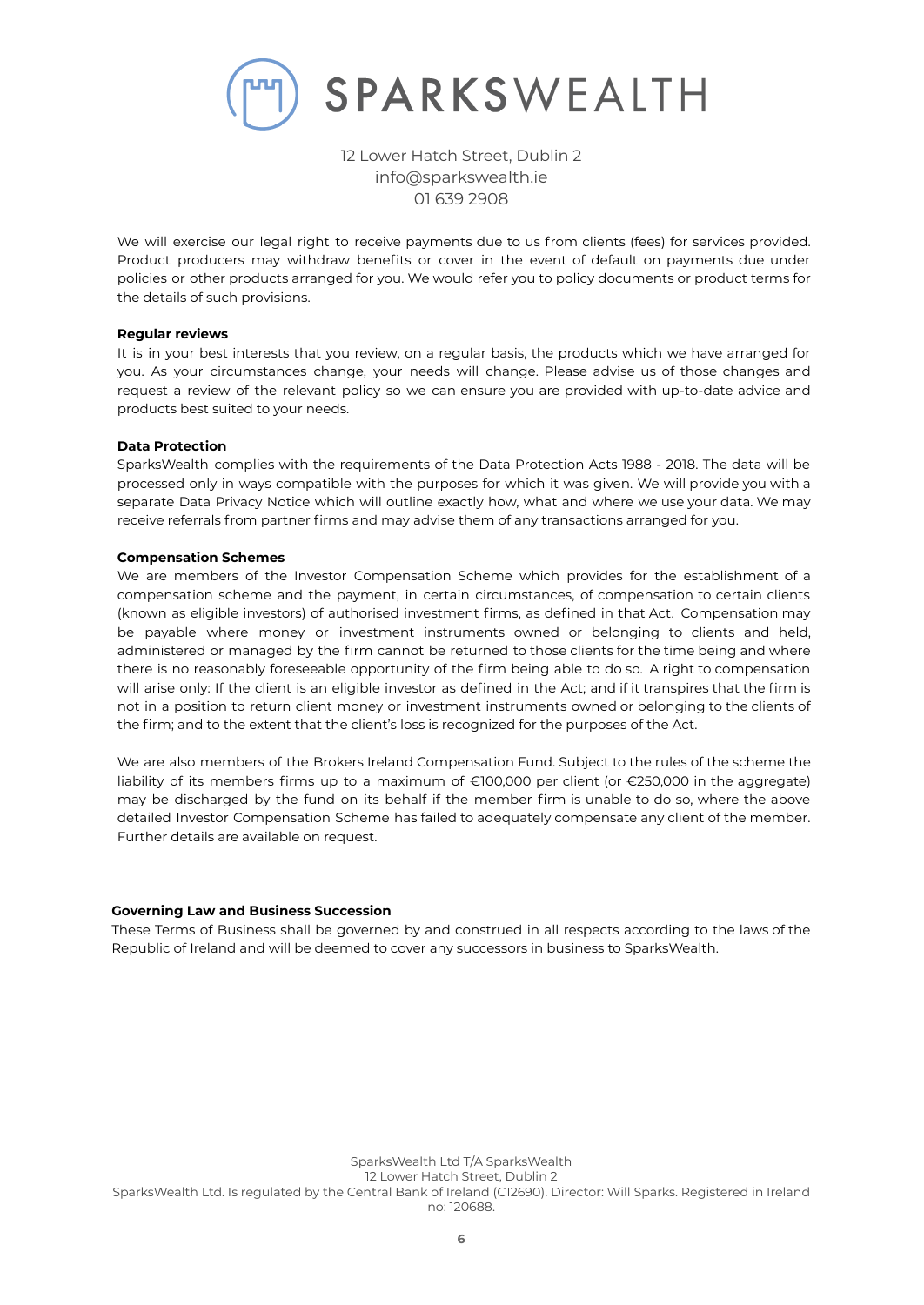

# Data Privacy Notice

18th May 2021

Our principal business is to provide advice and arrange transactions on behalf of clients in relation to Life, Pensions and Investments.

This Privacy Notice sets out the bases on which we gather, use, process and disclose any Personal Data we collect about you, or that you provide to us.

This Privacy Notice applies to you, whether you are a current, past or prospective customer. It also applies to third parties whose Data you provide to us in connection with our relationship with you (for example, the names of relatives). Please ensure that you provide a copy of this Privacy Notice to any third parties whose personal data you provide to us.

# **Who controls your Personal Data and how can you contact them?**

We control your Personal Data to allow us to give you advice and recommendations on your financial affairs, your data is then passed on to the relevant company/companies we have agencies with by way of application forms, by post email or through their secure websites online.

# **Data we may collect about You**

In order for us to give you a recommendation and information on financial products, we need to collect and process personal information about you. If you do not provide the information we need, we may not be able to offer you advice or provide our services to you. The types of personal data that are processed may include:

• Individual details - Name, address (including proof of address), other contact details (e.g. email and telephone numbers), gender, marital status, date and place of birth, nationality, employer, job title and employment history, and family details, including their relationship to you.

• Financial detail – full details on any debts, loans, assets you may own.

• Identification details - Identification numbers issued by government bodies or agencies, including your PPS Number, passport number, tax identification number.

# **Special Categories of Personal Data**

• Health information which has additional protection under Data Protection Law. We do not process health information other than hold the information on application forms you have filled in. The Life Insurers process and control your health data to allow them to underwrite your policy or decide/ decline cover. They may have further information they have obtained with your approval from your doctor, but we are not privy to this information.

• Claims information – information you give us with regards claims you notify us about or ask for help on.

SparksWealth Ltd T/A SparksWealth

12 Lower Hatch Street, Dublin 2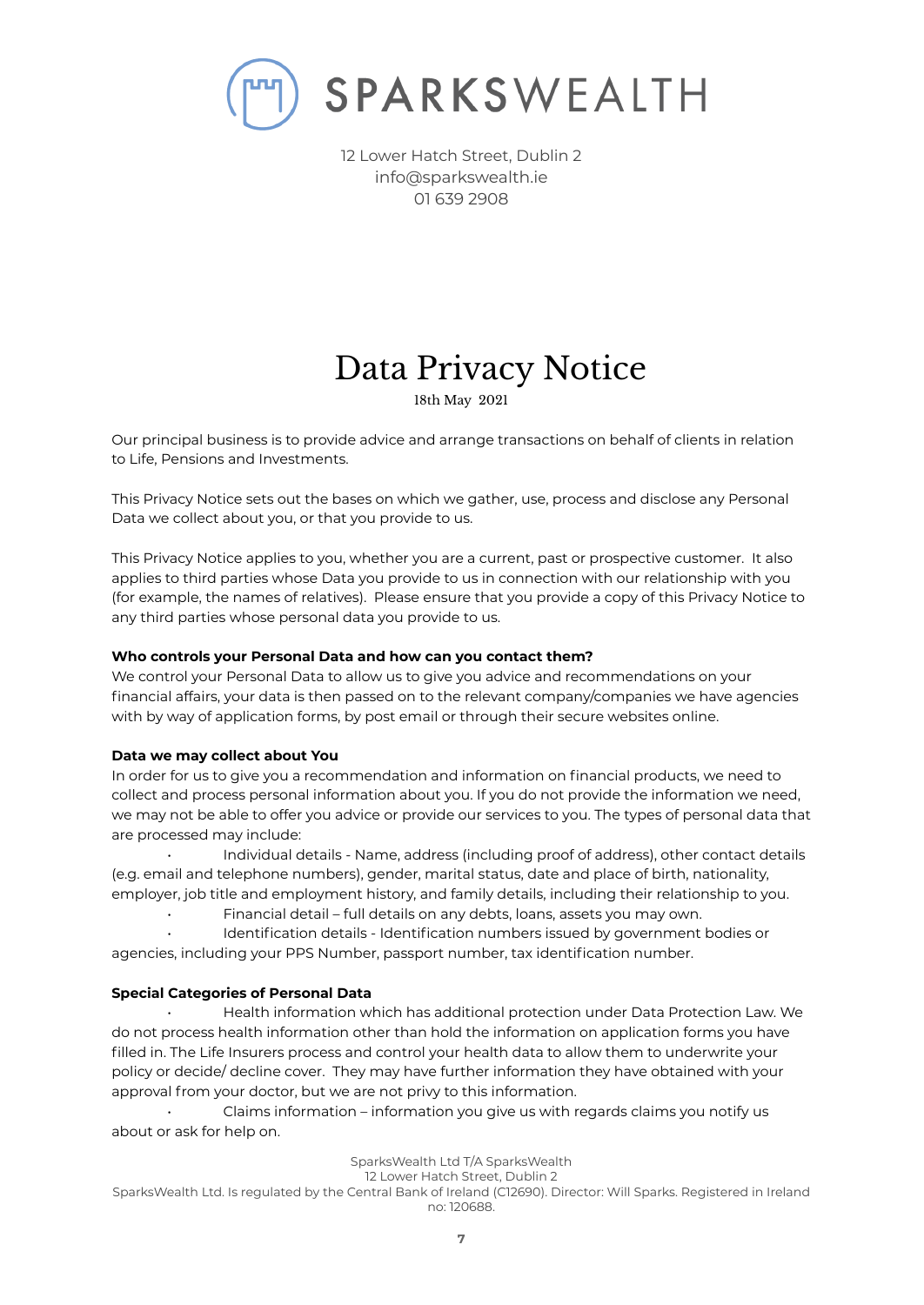

• Policy Information - Information about the quotes you receive and policies you take

out.

# **Where We May Collect Your Personal Data From**

We may collect your personal data from various sources, including;

- You
- Your employer or representative
- Life Companies we have agencies with
- When you sought a quote from us
- If you have or had any other contracts of insurance that is not under our agencies
- In this instance, we will need a letter of authorisation from you to allow us contact

other companies on your behalf

• When you visit our website and input a request for us to contact you

Which of the above sources apply will depend on your particular circumstances and the product or service you are interested in or your enquiry relates to?

# **Legal Bases for Processing Your Information**

We will only use your Personal Data for lawful reasons. These are: -

- a) The use is necessary for the performance of a contract to which you are a party or in order to take steps at your request prior to entering a contract (such as providing a recommendation).
- b) The use is necessary to comply with our legal obligations.
- c) You have consented to us using your information in such a way.
- d) The use is necessary for the purpose of our legitimate interests.
- e) The use is necessary for the performance of a task carried out in the public interest, such as assisting a regulatory authority's investigation of a criminal offence

# **The Purpose of Processing Your Information.**

• To give you information on and provide you with recommended financial products.

• Disclose data to policyholder, life assured, beneficiary, trustee, assignee, successors, group company or to other parties.

• To comply with legal and regulatory requirements including Anti-Money Laundering and Sanctions compliance.

To understand how people interact with our websites (if applicable).

• To carry out and determine the effectiveness of advertising, and of marketing campaigns.

12 Lower Hatch Street, Dublin 2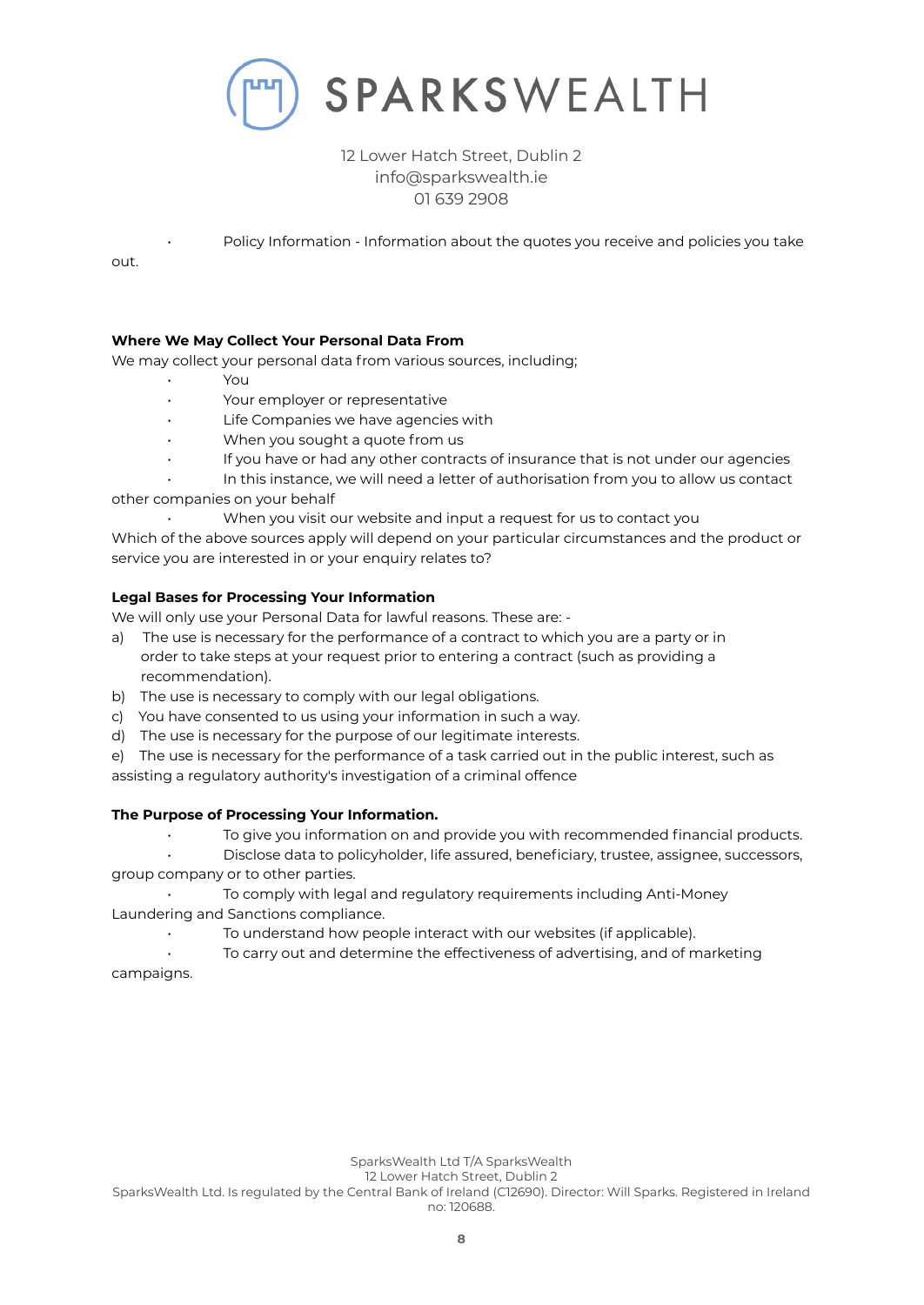

# **Who we share Your Information with**

In order to provide our services and to comply with legal obligations imposed on us, we may share your information with:-

Pension Trustees, & beneficiaries of Pensions & other Financial Products, Relatives & guardians, (in certain circumstances and within the law)

Employers - past, present and prospective.

Legal, financial, investment, medical, & other professional advisors in the process of submitting your application.

Companies we may outsource our printing and posting to.

Businesses that refer your business to us.

Any business which we are required by law to share the information with, ie compliance resource companies.

Database provider all data encrypted

The Pensions Authority.

Stockbrokers we have agencies with

Insurance and Assurance companies we have agencies with

Investment Companies we have agencies with

An Garda Síochána.( Anti Money Laundering)

Central Bank of Ireland. We are authorised by Central Bank and they have the right to inspect our files.

The Financial Services Ombudsman. In the event of a complaint.

Data Protection Commissioner

The Revenue Commissioners. Re pensions and Dirt tax

# **How long do we keep Your Information?**

When providing products to you it may be necessary to retain your information for an extended period of time. We keep your information for as long as required by law for the purpose that you gave it to us for. As a general rule for legal and best practice reasons we are required to keep your information for 6 years after the date on which our relationship with you ends.

Your Rights to Access, Transport, Correct, Delete and Restrict the Use of Your Personal Data You have the right to access a copy of your Personal Data which we hold on you. In the case of Personal Data you provided to us to process on the basis of your consent or for automated processing, you have the right to have it provided in a commonly used electronic format to you or to another Data Controller (subject to applicable Data Protection Law). If you would like a copy of your Personal Data, please contact us. Your request will be dealt with as quickly as possible and in any event within a month for us to respond. If at that stage we are unable to provide the data you require (due to the complexity or number of requests) we may extend the period to provide the data by a further two months but shall explain the reason why. There is no charge for the request for your data, but it must be in writing, fax, email or text message.

SparksWealth Ltd T/A SparksWealth

12 Lower Hatch Street, Dublin 2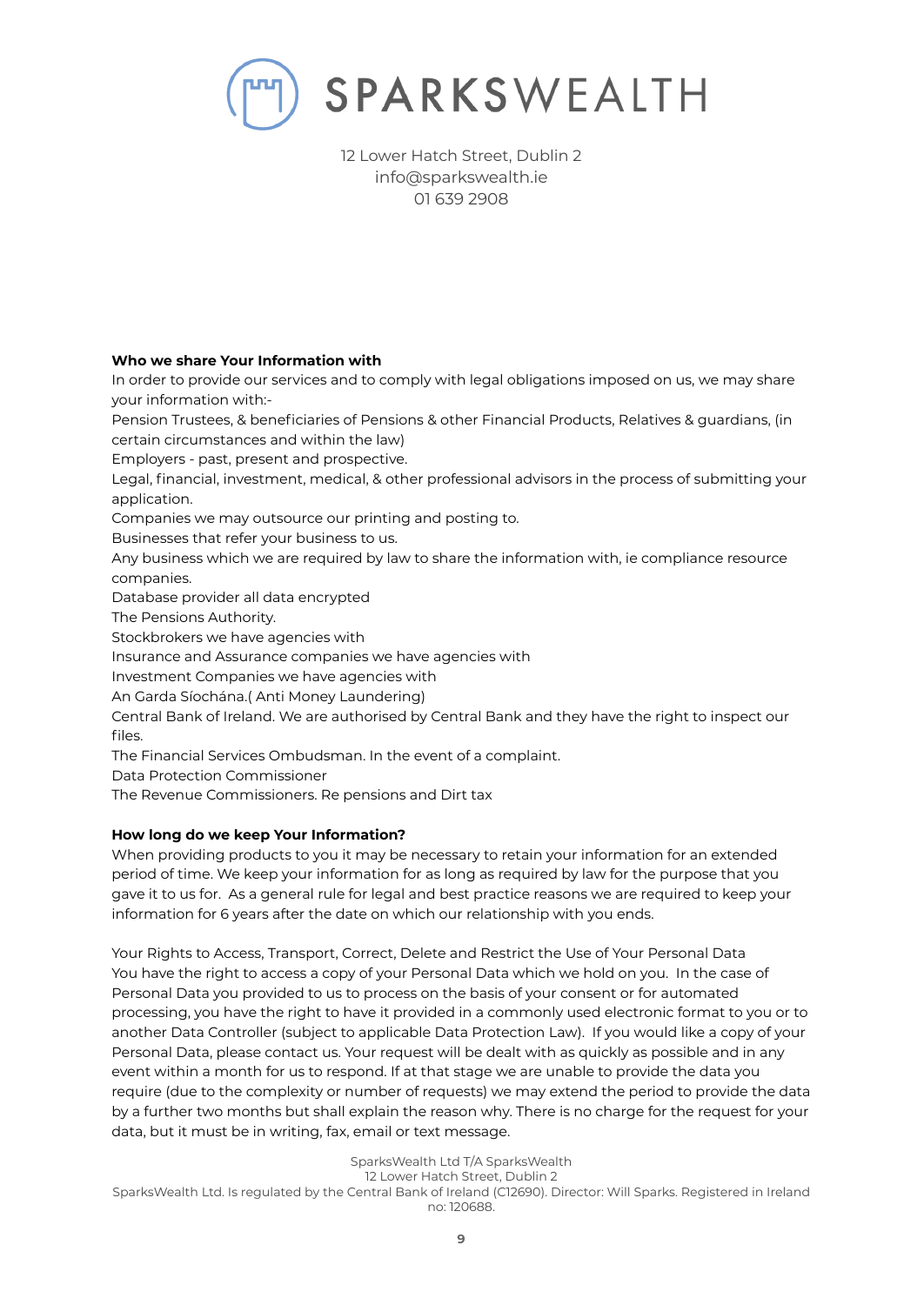

# **Correcting Your Personal Data**

You have the right to have your Personal Data corrected if you feel we have incorrect data held on you.

# **Deleting Your Personal Data**

Subject to any overriding legal obligation requiring us to retain it, you have the right to have your Personal Data deleted, however erasing your information may make it difficult or impossible for us to give you information on, provide you with, or administer our financial products. If you want your information deleted, please contact us.

# **Restricting our use of your Personal Data**

You have the right to restrict our use of your Personal Data in certain circumstances. If you wish to exercise your rights in this regard, please contact us.

# **Automated/Profiling Decision Making**

Where we use automated decision-making you will always be informed & you will be entitled to have a person review the decision so that you can contest it and put your point of view and circumstances forward. E.g., When we produce quotes for the business you are contacting us about. When we want to market to you, we may run a program which allows us to identify certain criteria of clients (all those with that fit within a certain criterion for example).

## **Your Right to Object and Withdraw your Consent to Data Processing**

Where our lawful basis for processing your Personal Data is based on our legitimate interests, you have the right to object. You also have the right to withdraw your consent to any processing at any time. However, if we cannot process your data, it may make it difficult, impossible or unlawful for us to give you information on, provide you with, advice on financial products. If you want to object or withdraw your Consent to processing please contact us.

## **Your Right to Make a Complaint**

If you are dissatisfied about the way we handle your Personal Data please contact us. We will do our best to address your concerns swiftly and resolve any issues you have. You have the right to complain to the Office of The Data Protection Commission, Canal House, Station Road, Portarlington, Co. Laois, R32 AP23. www.dataprotection.ie Tel.: +353 (0)761 104 800. Fax: +353 57 868 4757. E-Mail: info@dataprotection.ie

SparksWealth Ltd T/A SparksWealth 12 Lower Hatch Street, Dublin 2 SparksWealth Ltd. Is regulated by the Central Bank of Ireland (C12690). Director: Will Sparks. Registered in Ireland no: 120688.